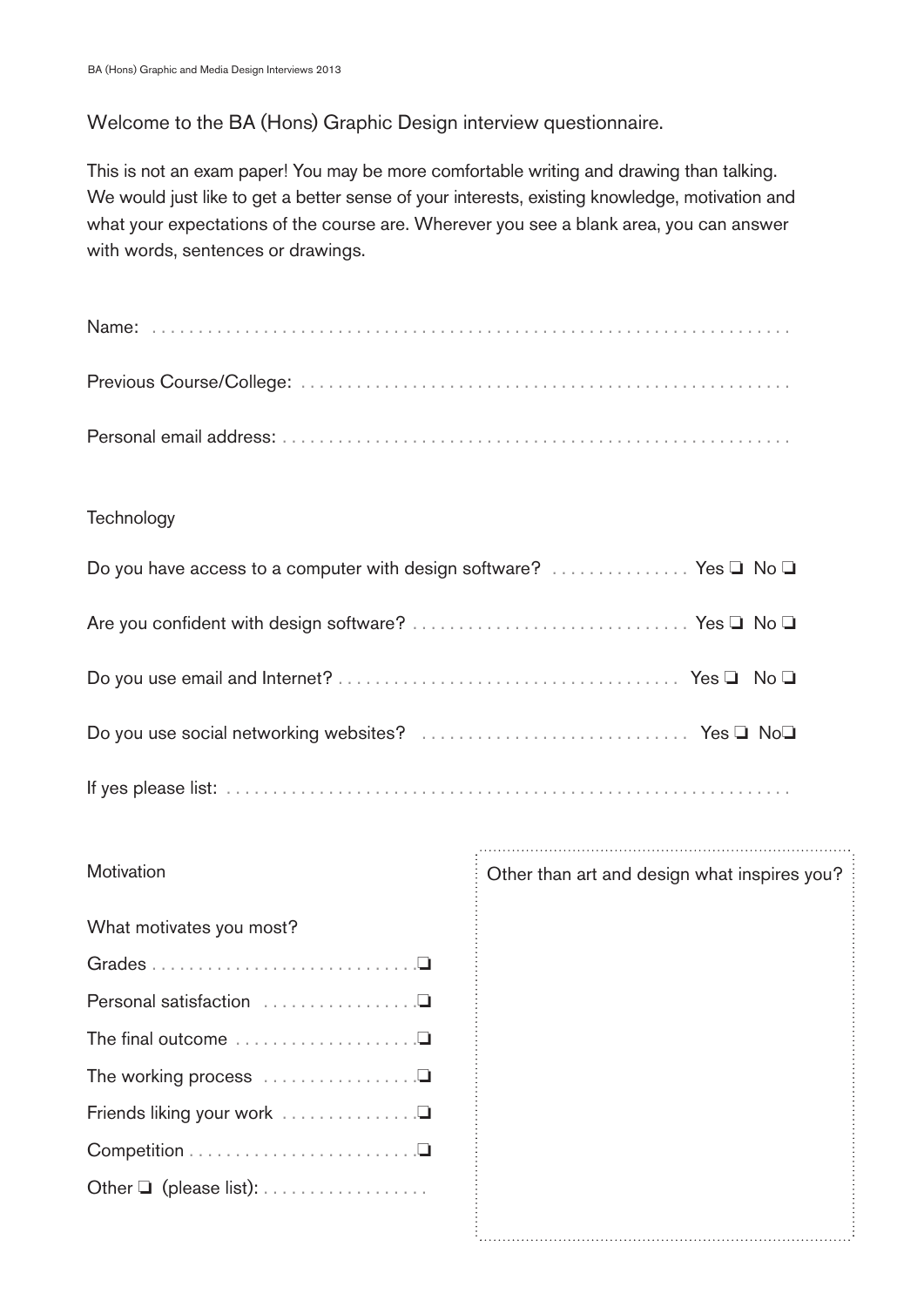| How do you expect the course to help you?                                       |
|---------------------------------------------------------------------------------|
|                                                                                 |
|                                                                                 |
|                                                                                 |
|                                                                                 |
|                                                                                 |
|                                                                                 |
| Write a short paragraph imagining what might happen during a day on the course: |
|                                                                                 |
|                                                                                 |
|                                                                                 |
|                                                                                 |
|                                                                                 |
|                                                                                 |
|                                                                                 |
|                                                                                 |
| What do you hope to do with the qualification after graduation?                 |
|                                                                                 |
|                                                                                 |
|                                                                                 |
| Knowledge                                                                       |
| Define graphic design in the 21st century without using the word communication: |
|                                                                                 |
|                                                                                 |
|                                                                                 |
|                                                                                 |
|                                                                                 |
|                                                                                 |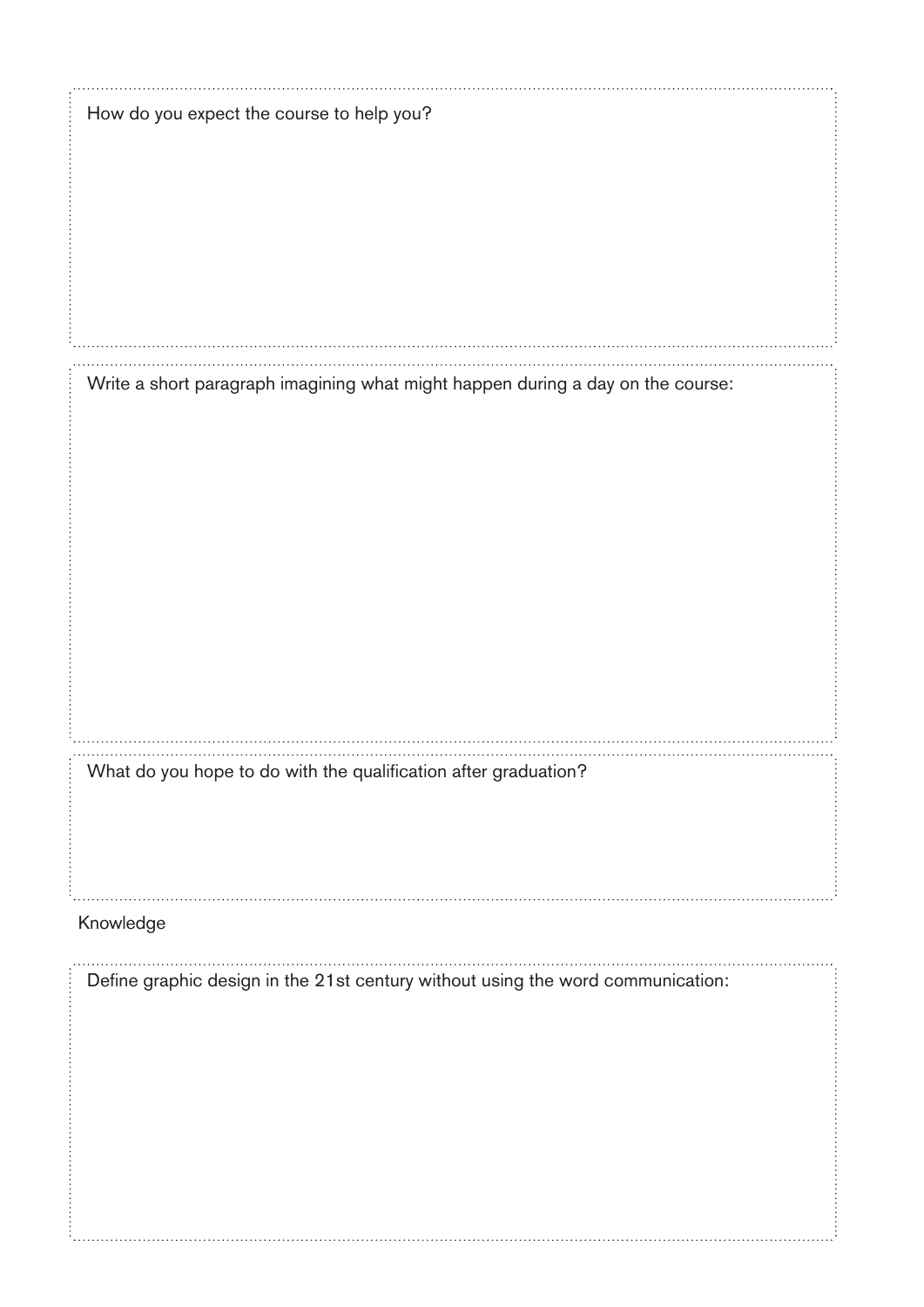|         | <b>YELLOW</b>                                  |  |
|---------|------------------------------------------------|--|
|         | RED                                            |  |
|         | What was the last significant thing you read ? |  |
|         |                                                |  |
| Process |                                                |  |

Hours per week:

1—3h ❏ 4—9h ❏ 10—14h ❏ 15—20h ❏ 20+h ❏